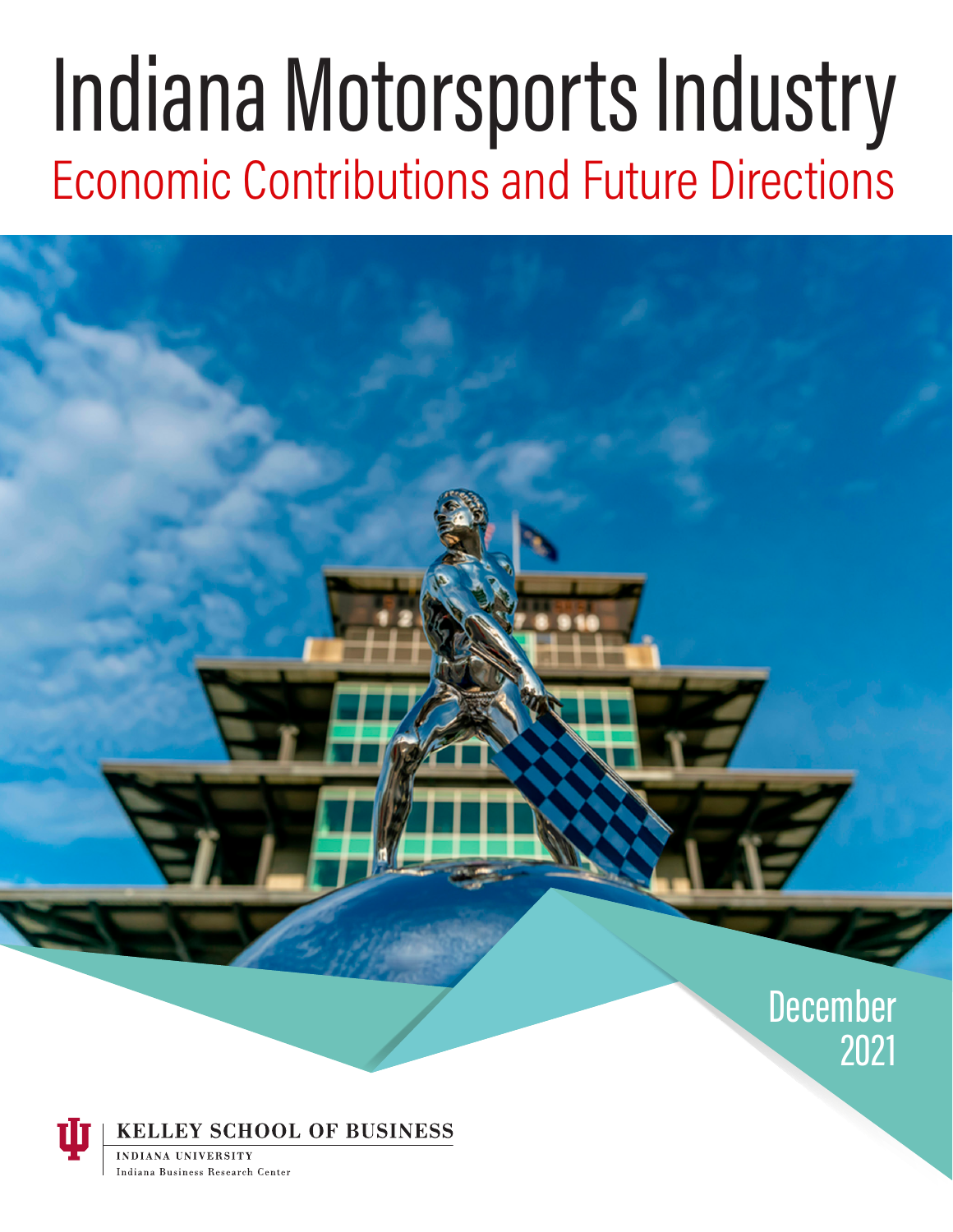# **Indiana Motorsports Industry Economic Contributions and Future Directions**

December 2021

Prepared for Indiana Economic Development Corporation

By Indiana Business Research Center, Kelley School of Business, Indiana University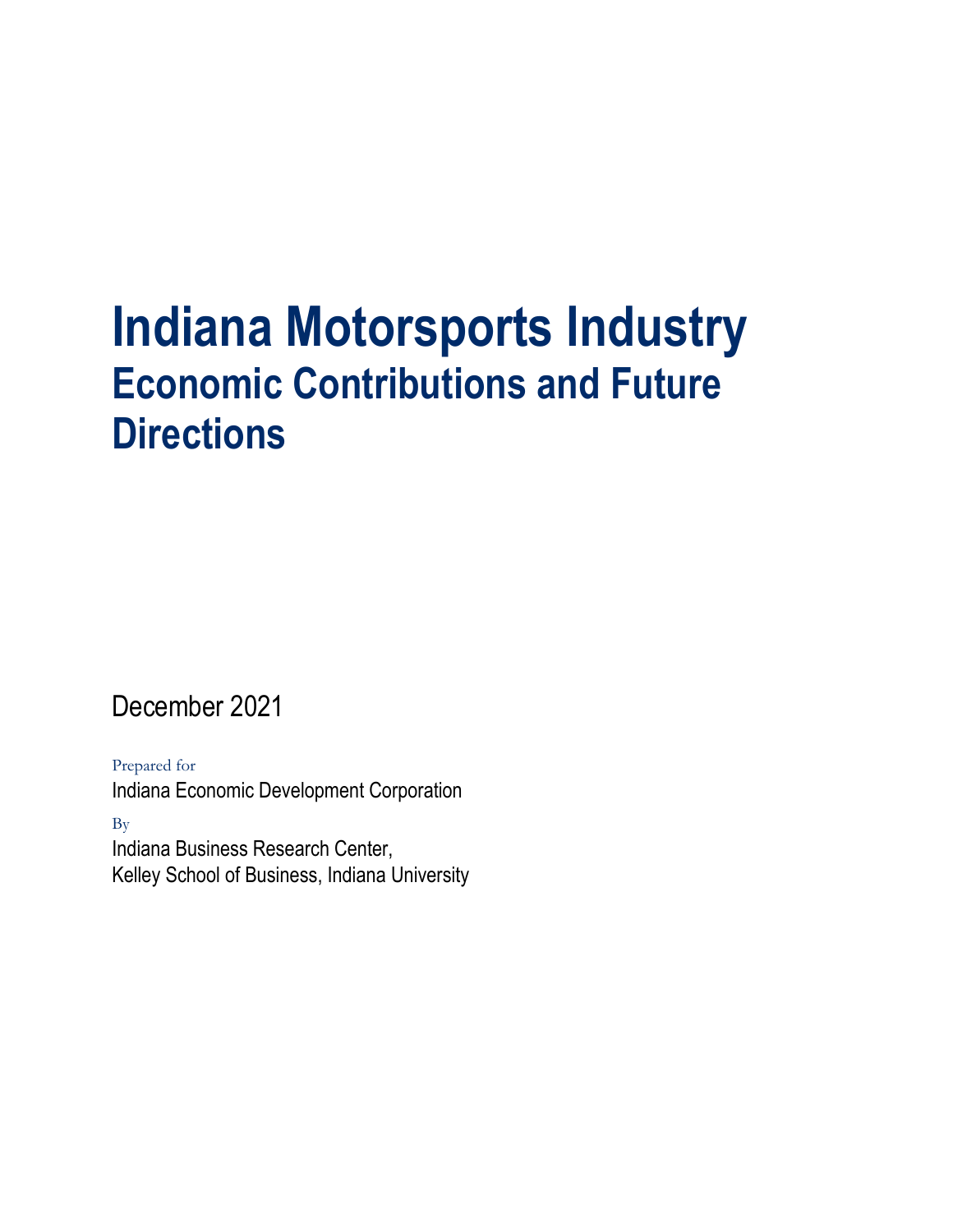### **Table of Contents**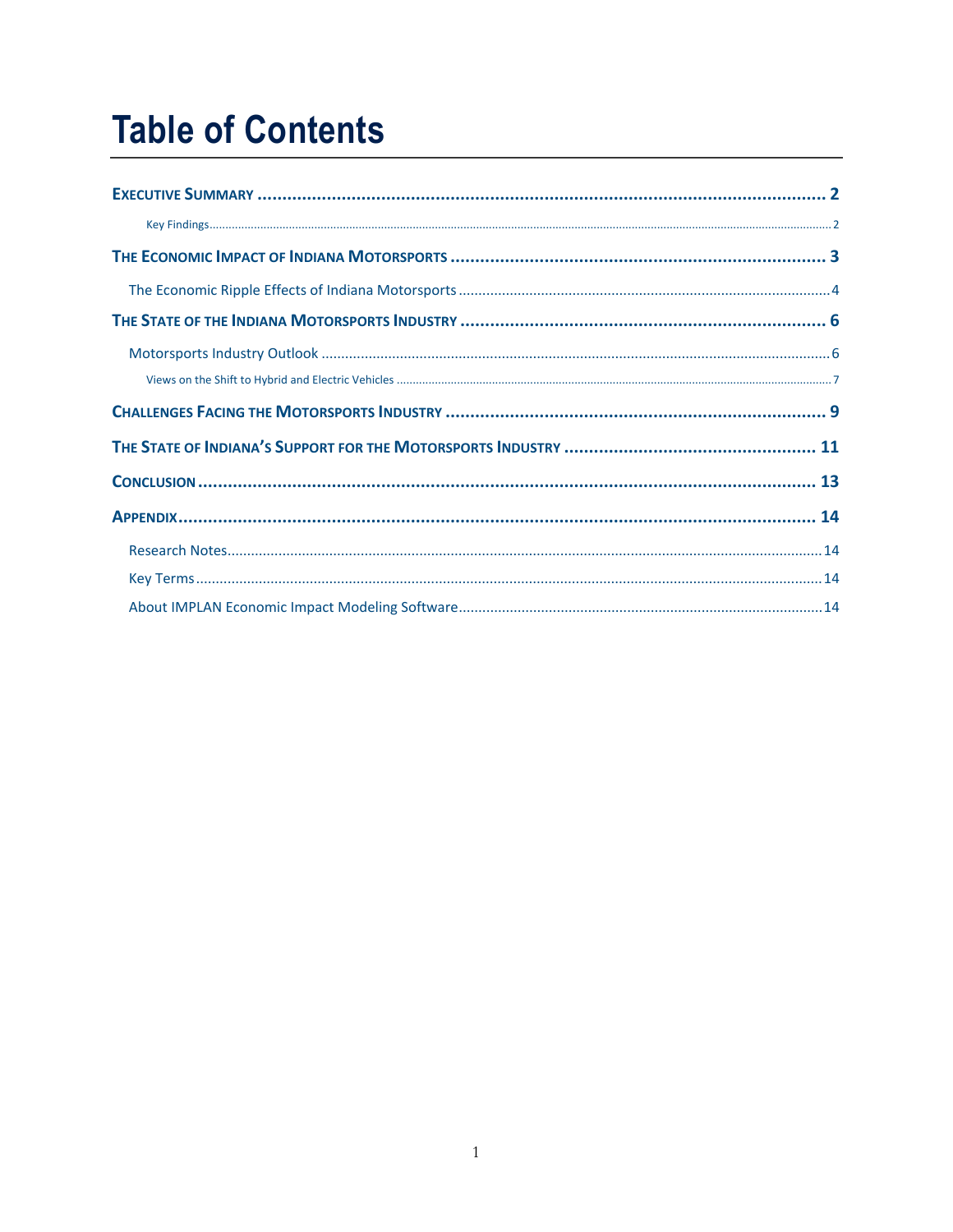## <span id="page-3-0"></span>**Executive Summary**

As the home of "The Greatest Spectacle in Racing", motorsports have long been one of the most recognizable symbols of the Hoosier state. There is more to Indiana motorsports than a handful of marquee events and iconic venues, however. The state's motorsports industry is made up of hundreds of employers spread across a diverse array of industries that as a group serve as an important economic driver. And while Indiana motorsports has a rich and storied history, it is also an industry that regularly renews itself through innovation and the adoption of new technologies.

Those last two points are the focus of this report. The first section presents the motorsports industry's economic impact on the state and shows how the ripple effects generated by this industry create economic opportunities for other Hoosier workers and businesses. The second section features the findings from a survey of the key players in Indiana motorsports that gathers their views on the current state of the industry as well as their insights into the opportunities and challenges that lay ahead.

### <span id="page-3-1"></span>**Key Findings**

- For this report, the research team combed through a variety of sources and identified a list of more than 300 employers in the state that it used to define the Indiana motorsports industry. This collection of businesses combined to employ nearly 4,900 workers in Indiana.
- The relatively high wages offered by this industry is one of its defining characteristics. In 2020, the average compensation per job in Indiana motorsports was estimated at \$77,850, which is nearly 20 percent higher than the average compensation for all jobs in the state.
- Supply chain spending by Indiana's motorsports businesses—along the household spending by workers in the industry—generate additional economic ripple effects throughout the state. All told, combining both the direct effects and ripple effects brings the motorsport industry's full economic footprint in the state to an estimated 9,790 jobs and a \$1.2 billion contribution to Indiana's GDP
- The ratio of the motorsports industry's direct employment to its total jobs impact yields a multiplier of 2.0, which means that every direct job in motorsports creates one additional job at other businesses in the state. The GDP multiplier of 1.60 suggests that every dollar of GDP directly produced by the state's motorsports employers generates an additional \$0.60 in economic activity for other Hoosier businesses.
- Most survey respondents have a positive outlook for their business. Nearly 95 percent of those surveyed said they expect revenue growth over the next few years, while 62 percent of respondents expect an expansion to their business that will require major new capital investment and/or new hiring.
- When asked to identify the greatest opportunities open to Indiana motorsports, the most common responses focused either on the shift towards electric-powered vehicles specifically or racing's ability to showcase and advance new technologies in general. That said, not all respondents welcome the rise of electric powertrains, as nearly 30 percent of respondents view this shift as a threat to their business.
- Difficulty finding and retaining qualified workers stood out as a problem for the motorsports industry as a full 100 percent of respondents identified this issue as a concern for their business. Rising costs and attracting younger fans were other frequently mentioned challenges.
- When asked to suggest ways the State of Indiana could help grow the industry, tax incentives and continued support for the grassroots of the sport were the most common recommendations. Some respondents urged the state to help make connections between the motorsports industry and the rapid technology shifts in the consumer auto market. Other respondents stressed the need for a stronger workforce development pipeline to motorsports.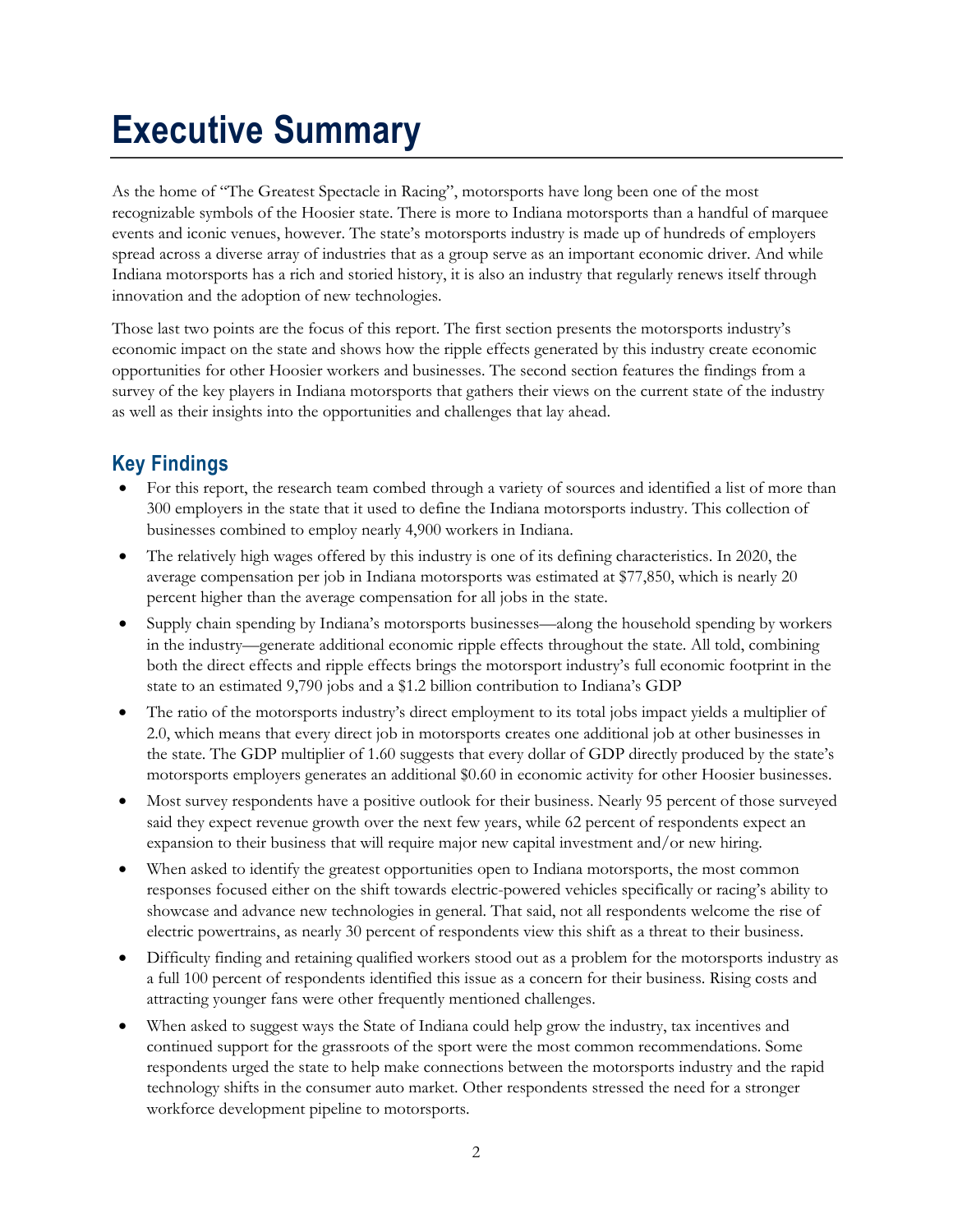# <span id="page-4-0"></span>**The Economic Impact of Indiana Motorsports**

The first challenge in measuring the economic impact of motorsports is defining the industry. Unlike an analysis of other key sectors such as agriculture or the life sciences, there is no clearly defined set of industries that comprise motorsports. Racing teams and racetracks form the core of this industry, but these players rely on variety of manufacturers, research and development firms and other service providers to help bring the sport to life and drive innovations in technology, performance and safety.

The Indiana Economic Development Corporation worked with the Indiana Business Research Center at IU's Kelley School of Business to identify the employers that form the Indiana motorsports industry. The research team utilized a variety of sources to construct its list and settled on a collection of more than 300 businesses in the state that employ an estimated 4,880 workers.

As **[Table 1](#page-4-1)** shows, more than 200 of these businesses are involved in motorsports competition--meaning they are either a race team, a venue or a sanctioning body—while the remaining establishments are split almost evenly between manufacturers and service providers.

| <b>Industry Type</b>     | # of<br><b>Establishments</b> | # of<br><b>Employees</b> | <b>Average Compensation</b><br>per Job |
|--------------------------|-------------------------------|--------------------------|----------------------------------------|
| Competition              | 214                           | 2,510                    | \$77,320                               |
| Manufacturing            | 43                            | 1,620                    | \$83,120                               |
| <b>Services</b>          | 46                            | 750                      | \$69,250                               |
| <b>Motorsports Total</b> | 303                           | 4,880                    | \$77,850                               |

#### <span id="page-4-1"></span>**Table 1: Overview of Indiana Motorsports Employers, 2020**

Source: Indiana Business Research Center, using data from Data Axle and the IMPLAN economic modeling software

One important characteristic of the state's motorsports employers is the relatively high wages offered in this industry. The average compensation per job in 2020 was an approximately \$77,850, which is roughly 20 percent higher than the average compensation for all jobs in the state (see **[Figure 1](#page-4-2)**)

#### <span id="page-4-2"></span>**Figure 1: Average Compensation per Job, Indiana Motorsports and Indiana Total, 2020**



Note: compensation is a measure of income that includes both wages and benefits

Source: Indiana Business Research Center, using data from the U.S. Bureau of Economic Analysis and IMPLAN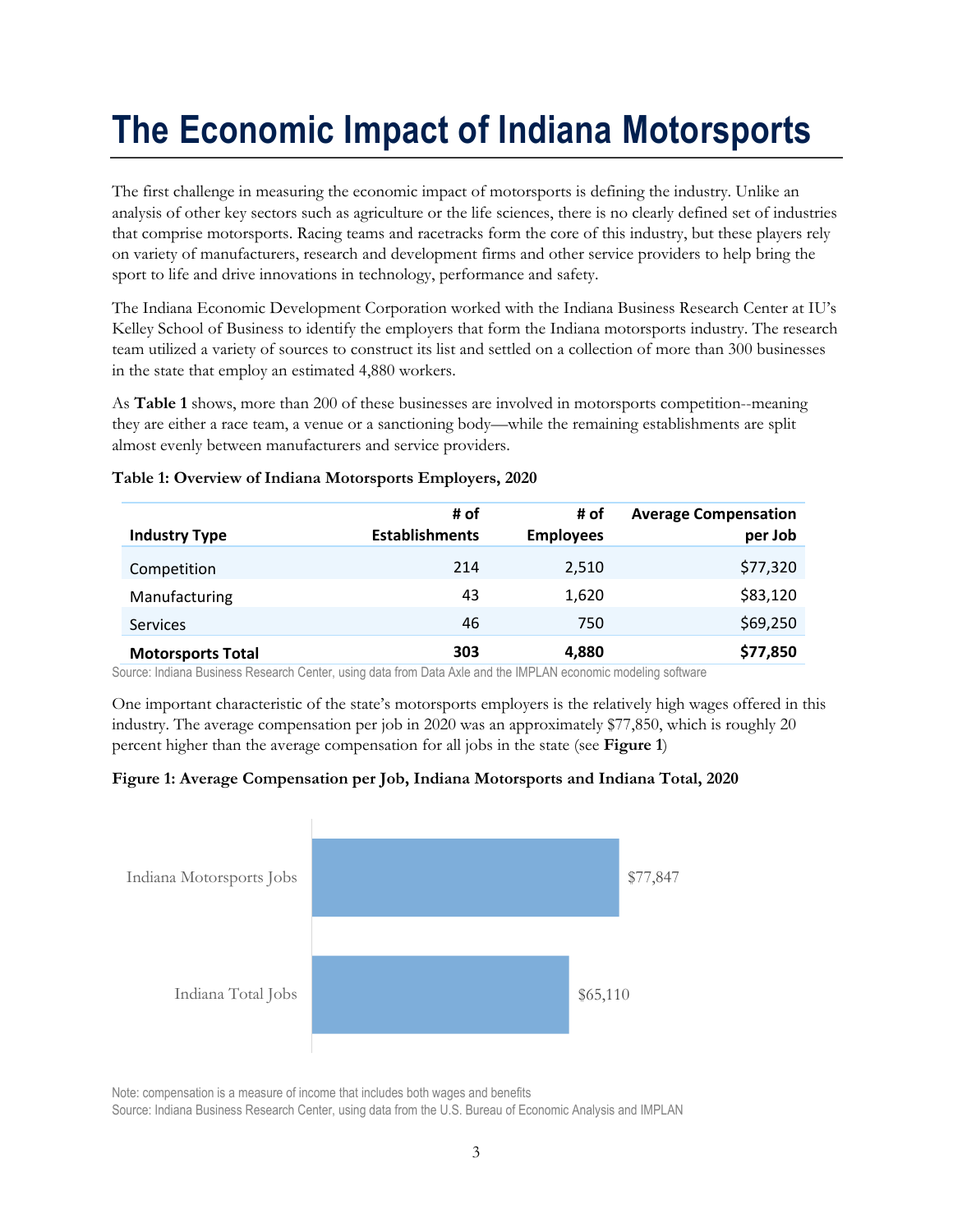### <span id="page-5-0"></span>**The Economic Ripple Effects of Indiana Motorsports**

In the terminology of economic impact analysis, the details provided in the previous section describe the "direct effects" of the Indiana motorsports industry on the state's economy. The economic activity generated by these direct effects—the purchase of goods and services from other businesses in the state along with the household spending of workers—cascade throughout Indiana's economy. To estimate these so-called economic ripple effects, the research team used the IMPLAN economic modeling software to conduct an input-output analysis of Indiana motorsports employers.

The IMPLAN model draws from a variety of secondary data sources to provide a detailed account of the Indiana economy. For instance, the model estimates that 74 percent of the goods and services required by Indiana's racetrack operators are purchased from other businesses in the state. Additionally, the employees of Indiana's motorsports companies—as well as workers throughout the motorsports supply chain—spend their earnings on food, clothing, health care, entertainment, etc. Nearly all this spending will occur in the state. The contributions from these spending streams—the supply chain purchases and the household spending of workers—are referred to as the economic ripple effects of the Indiana motorsports industry in the following text and tables.

As referenced in the previous section of this report, the more than 300 Hoosier businesses involved in the motorsports industry combine to create nearly 5,000 direct jobs. The ripple effects generated by these firms support an estimated 4,910 additional jobs at other businesses in the state (see **[Table 2](#page-5-1)**). Add these ripple effects to the direct employment, and the total employment footprint of Indiana motorsports rises to 9,790 jobs.

A useful way to interpret these employment ripple effects is to look at the multipliers. For the entire motorsports industry, the ratio of direct employment to total jobs yields a multiplier of 2.0, meaning that every job tied directly to the industry supports one additional job with other employers in the state. The magnitude of these multipliers differs by the type of business. Employment multipliers for the competition side of motorsports, for instance, is estimated at 1.7 (i.e., every ten direct jobs with these businesses support seven additional ripple effect jobs in the state). Motorsports manufacturers, by contrast, have longer supply chains and offer somewhat higher pay which result in a larger employment multiplier.

| <b>Industry Type</b>     | <b>Direct Jobs</b> | <b>Ripple Effect Jobs</b> | <b>Total Jobs</b> | <b>Multipliers</b> |
|--------------------------|--------------------|---------------------------|-------------------|--------------------|
| <b>Motorsports Total</b> | 4,880              | 4.910                     | 9,790             | 2.0                |
| Competition              | 2,510              | 1,650                     | 4.160             | 1.7                |
| Manufacturing            | 1,620              | 2.470                     | 4.090             | 2.5                |
| Services                 | 750                | 790                       | 1,540             | 2.1                |

<span id="page-5-1"></span>

|  | Table 2: Indiana Motorsports Employment Impact, 2020 |
|--|------------------------------------------------------|
|  |                                                      |

Source: Indiana Business Research Center, using data from Data Axle and the IMPLAN economic modeling software

In terms of broader economic activity, the total effects of Indiana motorsports combine to contribute an estimated \$1.2 billion to the state's annual Gross Domestic Product (GDP). Indiana's motorsports manufacturers account for nearly half of the total GDP generated by this industry (see **[Table 3](#page-6-0)**). The multiplier of 1.60 indicates that every dollar of GDP directly generated by Indiana motorsports spurs an additional \$0.60 in economic activity in Indiana.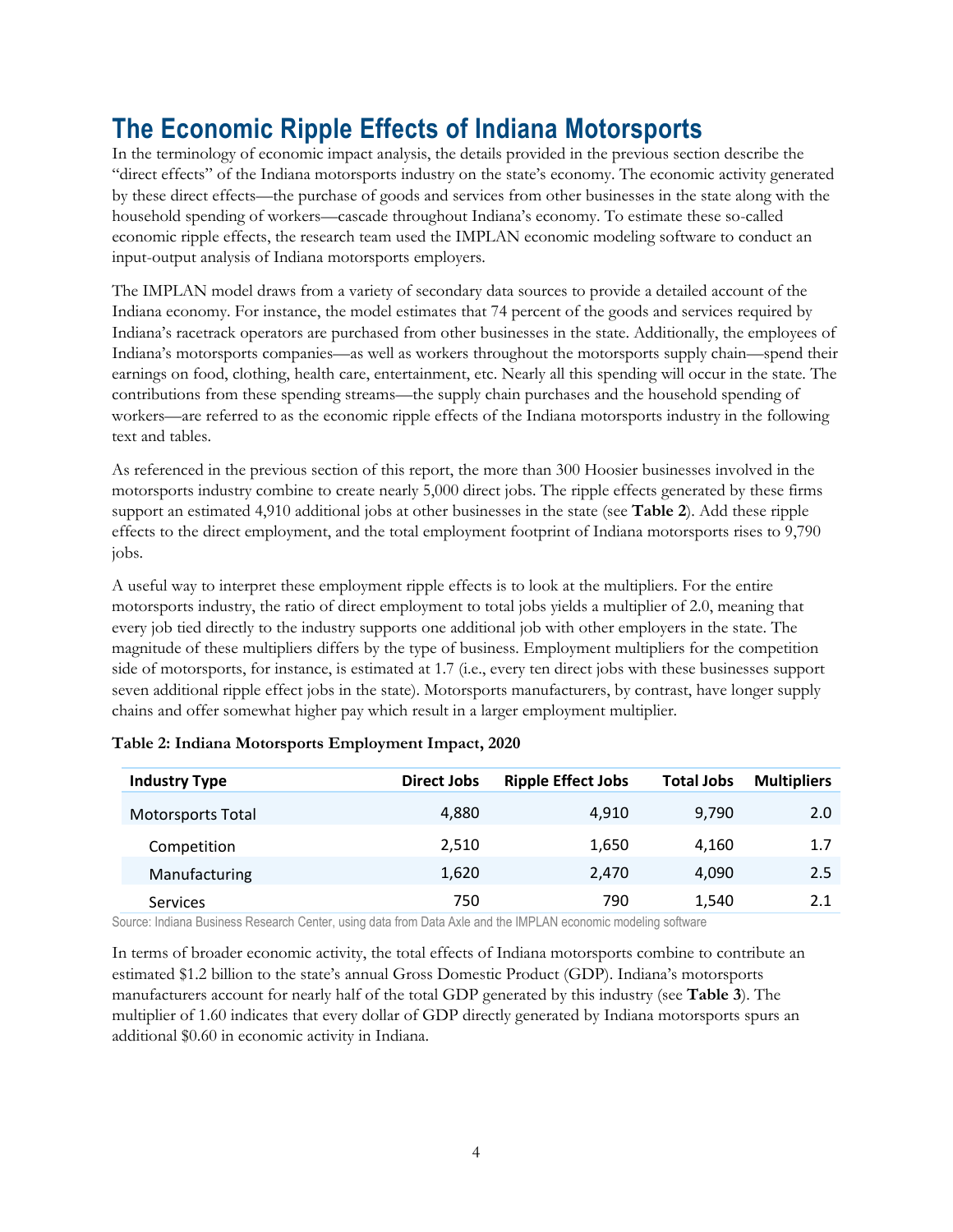#### <span id="page-6-0"></span>**Table 3: Indiana Motorsports GDP Impact, 2020**

| <b>Industry Type</b>     | <b>Direct GDP</b><br>(\$ millions) | <b>Ripple Effect GDP</b><br>(\$ millions) | <b>Total GDP</b><br>$(5 millions)$ | <b>Multipliers</b> |
|--------------------------|------------------------------------|-------------------------------------------|------------------------------------|--------------------|
| <b>Motorsports Total</b> | \$751.3                            | \$451.0                                   | \$1,202.2                          | 1.60               |
| Competition              | \$308.2                            | \$128.0                                   | \$436.1                            | 1.42               |
| Manufacturing            | \$338.0                            | \$241.9                                   | \$579.8                            | 1.72               |
| <b>Services</b>          | \$105.1                            | \$81.2                                    | \$186.3                            | 1.77               |

Source: Indiana Business Research Center, using data from Data Axle and the IMPLAN economic modeling software

In addition to the various contributions to employment and GDP, the economic activity initiated by Indiana motorsports also generates local, state and federal government revenues. The economic activity initiated by the industry produced nearly \$100 million in estimated state and local government revenues in Indiana, as well as another \$115 million in federal revenues (see **[Figure 2](#page-6-1)**).

<span id="page-6-1"></span>



Source: Indiana Business Research Center, using data from Data Axle and the IMPLAN economic modeling software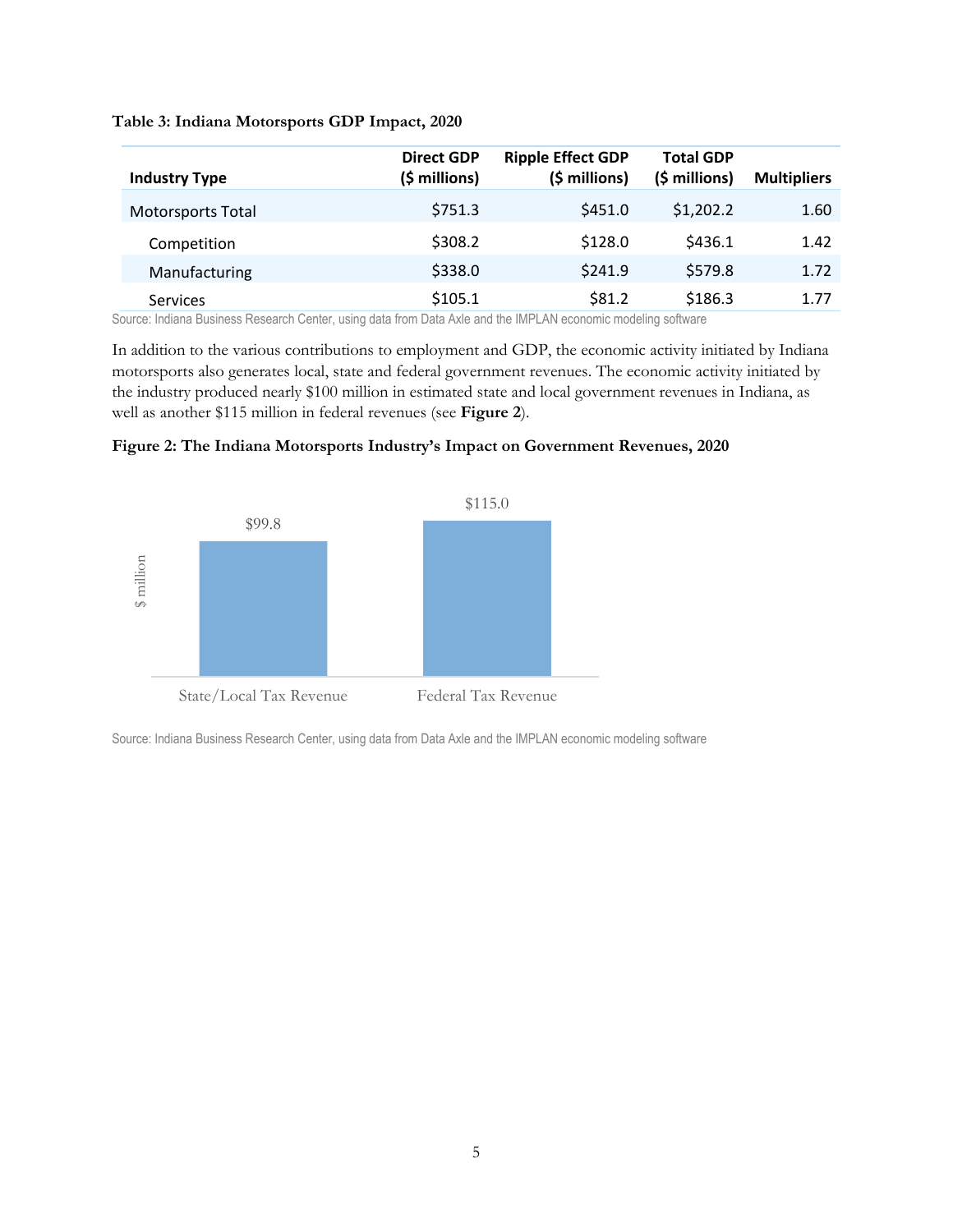# <span id="page-7-0"></span>**The State of the Indiana Motorsports Industry**

The numbers presented in the previous section show that the motorsports industry is an economic force in the state. However, these data do not shed any light on where the industry is headed. To learn more about the important opportunities and challenges that lay ahead for motorsports, the research team conducted a survey of many of the key stakeholders in the industry. The rest of this report will focus on the findings from this survey.

### <span id="page-7-1"></span>**Motorsports Industry Outlook**

Despite unprecedented economic uncertainty since the beginning of the Covid 19 pandemic, most respondents who participated in the motorsports industry survey report that their businesses have weathered the storm well and that they have a positive outlook for the next few years. Some survey highlights on the current business climate include:

- 79 percent of survey respondents stated that business was either very strong or moderately strong in 2021 based on revenue or other key performance indicators.
- 64 percent of respondents reported that their business revenues so far in 2021 were stronger than in 2019 (the last full year before the pandemic). Only 15 percent of respondents stated that revenues were down from 2019.
- 30 percent of respondents said that their number of employees in 2021 have increased from prepandemic levels, while 58 percent reported that their number of employees was about the same.

Survey respondents were also optimistic about the outlook for their businesses. Nearly 95 percent of those who took the survey say they expect revenue growth for their business over the next few years, with 30 percent of these respondents looking forward to "strong" revenue growth (see **[Figure 3](#page-7-2)**). More than 75 percent of those surveyed also expect to hire more workers over this period.

#### <span id="page-7-2"></span>**Figure 3: Survey Findings—Over the next 3 to 5 years, what are your expectations for your company's revenue/employment growth?**



Note: Findings based on 37 survey responses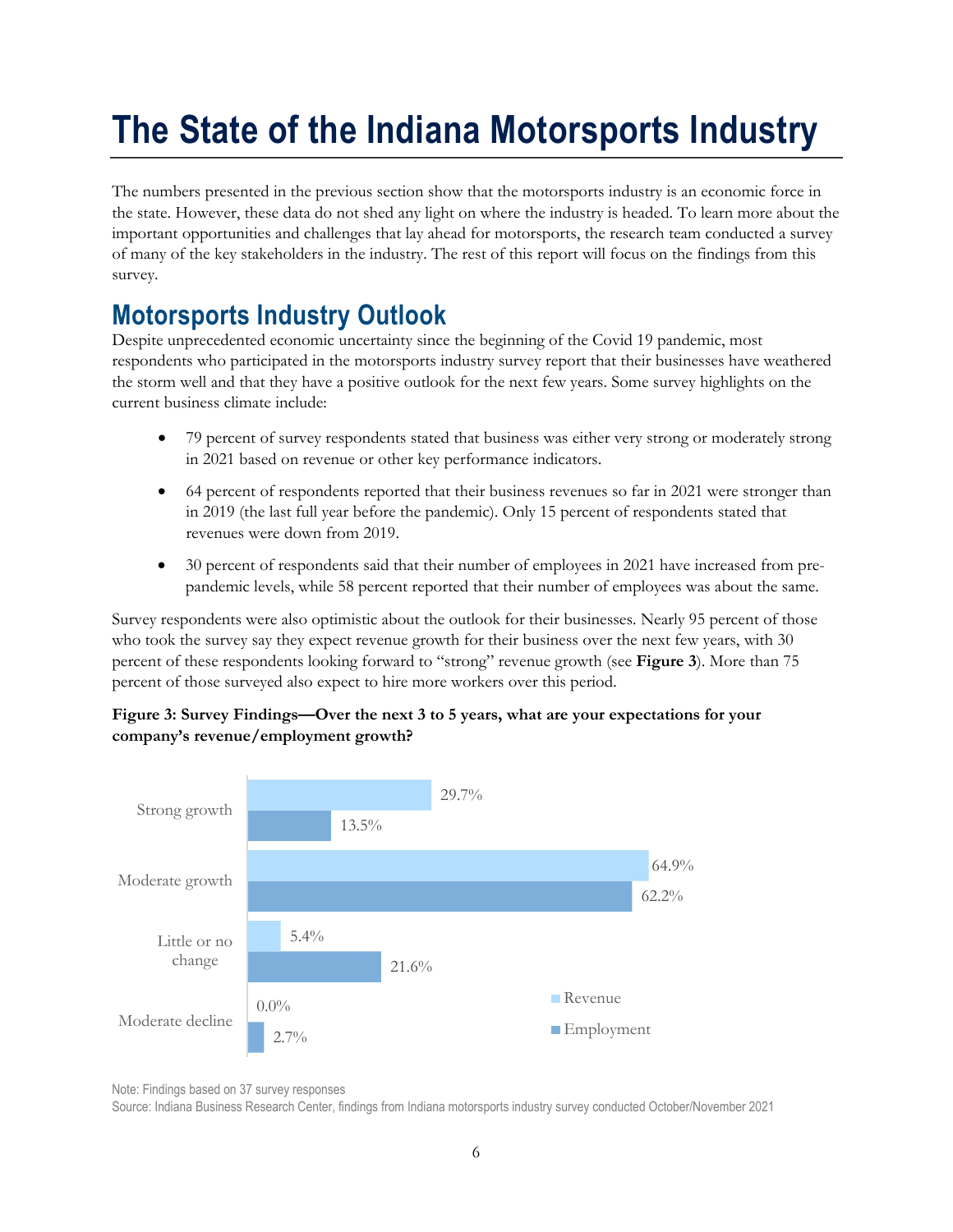This generally positive outlook means that many of Indiana's motorsports employers have plans for a major expansion to their business. As **[Figure 4](#page-8-1)** shows, 62 percent of respondents expect an expansion to their business that will require major new capital investment and/or new hiring in Indiana. Only 11 percent of those surveyed indicate that they will definitely not be expanding their business in the near term.

#### <span id="page-8-1"></span>**Figure 4: Survey Findings—Over the next 3 to 5 years, do you plan any expansions to your business that will result in major new capital investment and/or hiring?**



Note: Findings based on 37 survey responses

Source: Indiana Business Research Center, findings from Indiana motorsports industry survey conducted October/November 2021

#### <span id="page-8-0"></span>**Views on the Shift to Hybrid and Electric Vehicles**

When looking at changes that lay ahead for the motorsports industry, nothing looms larger than the nearly certain growth of hybrid or electric-powered vehicles both in the consumer market and on the racetrack. Survey respondents were split on what this shift will mean for their business, with 43 percent of respondents saying that they view this change as an opportunity, while nearly 30 percent see it as a threat (see **[Figure 5](#page-8-2)**).

#### <span id="page-8-2"></span>**Figure 5: Survey Findings— Do you view the likely growth of hybrid-powered and electric-powered vehicles in motorsports to be an opportunity or a threat for your business?**



Note: Findings based on 37 survey responses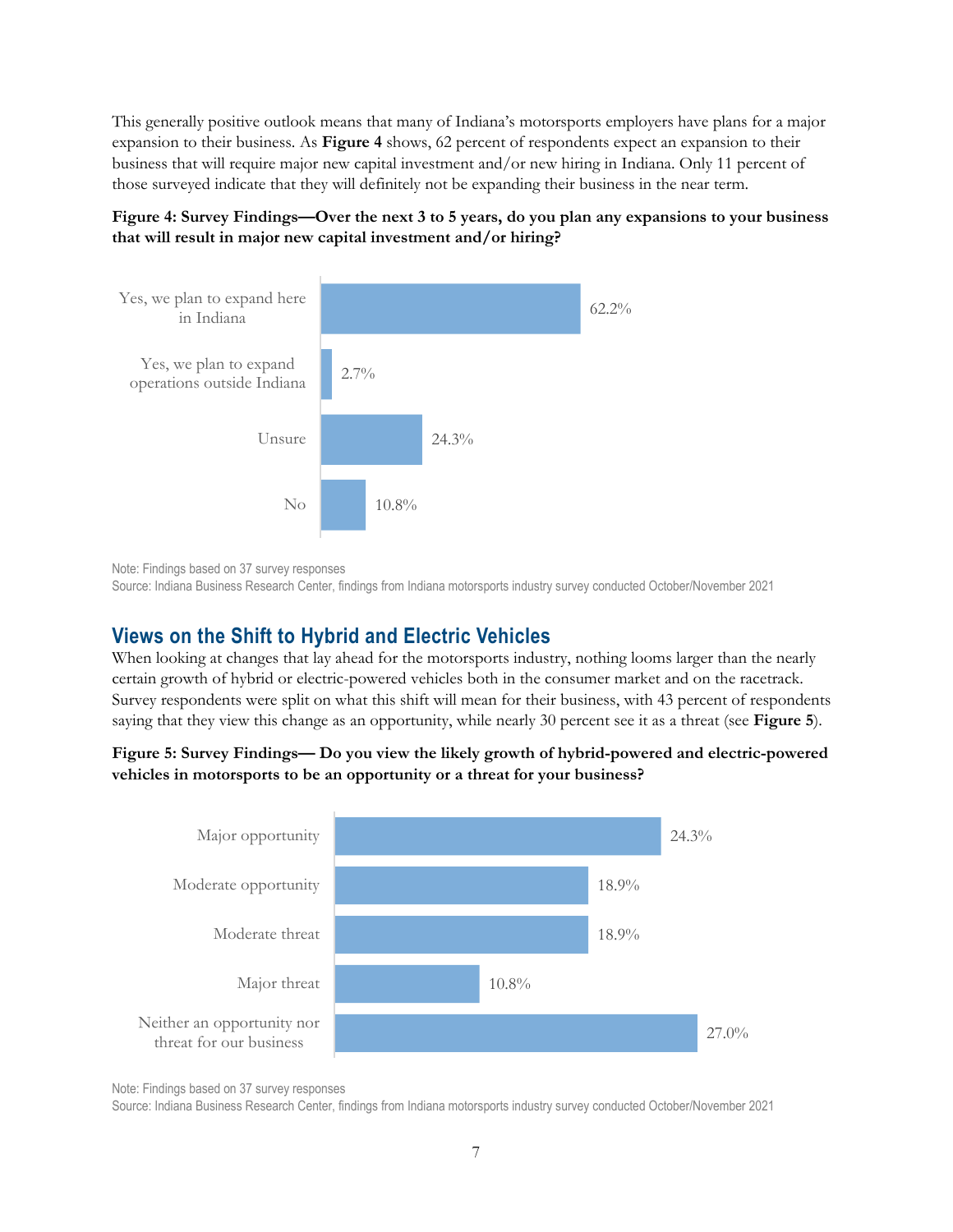It is worth noting that when survey respondents were asked open-ended questions on what they view as the greatest opportunities and challenges that face motorsports, the rise electric-powered vehicles was one of the most frequently listed opportunities for the industry, while hardly rating any mentions among the list of challenges. In fact, most comments on the greatest opportunities open to motorsports focused on showcasing and embracing new technologies to advance the on-track product, connect with and cultivate the fan base, or help finance the sport (see **[Table 4](#page-9-0)**).

<span id="page-9-0"></span>**Table 4: Survey Findings— Topics mentioned as the greatest opportunities open to motorsports over the next 3 to 5 years.**

| Opportunity                                                   | Number of<br><b>Comments</b> |
|---------------------------------------------------------------|------------------------------|
| Electric-powered vehicles                                     | 7                            |
| Showcase new technology                                       |                              |
| Online streaming of races and other<br>content / social media | 4                            |
| More entertainment at races                                   | 3                            |
| E Sports                                                      | $\mathfrak{p}$               |
| Growing youth fan base                                        | $\mathfrak{p}$               |
| Cryptocurrency/blockchain technology                          | $\mathfrak{p}$               |
| Sports betting                                                |                              |

Note: Findings based on 22 comments from survey respondents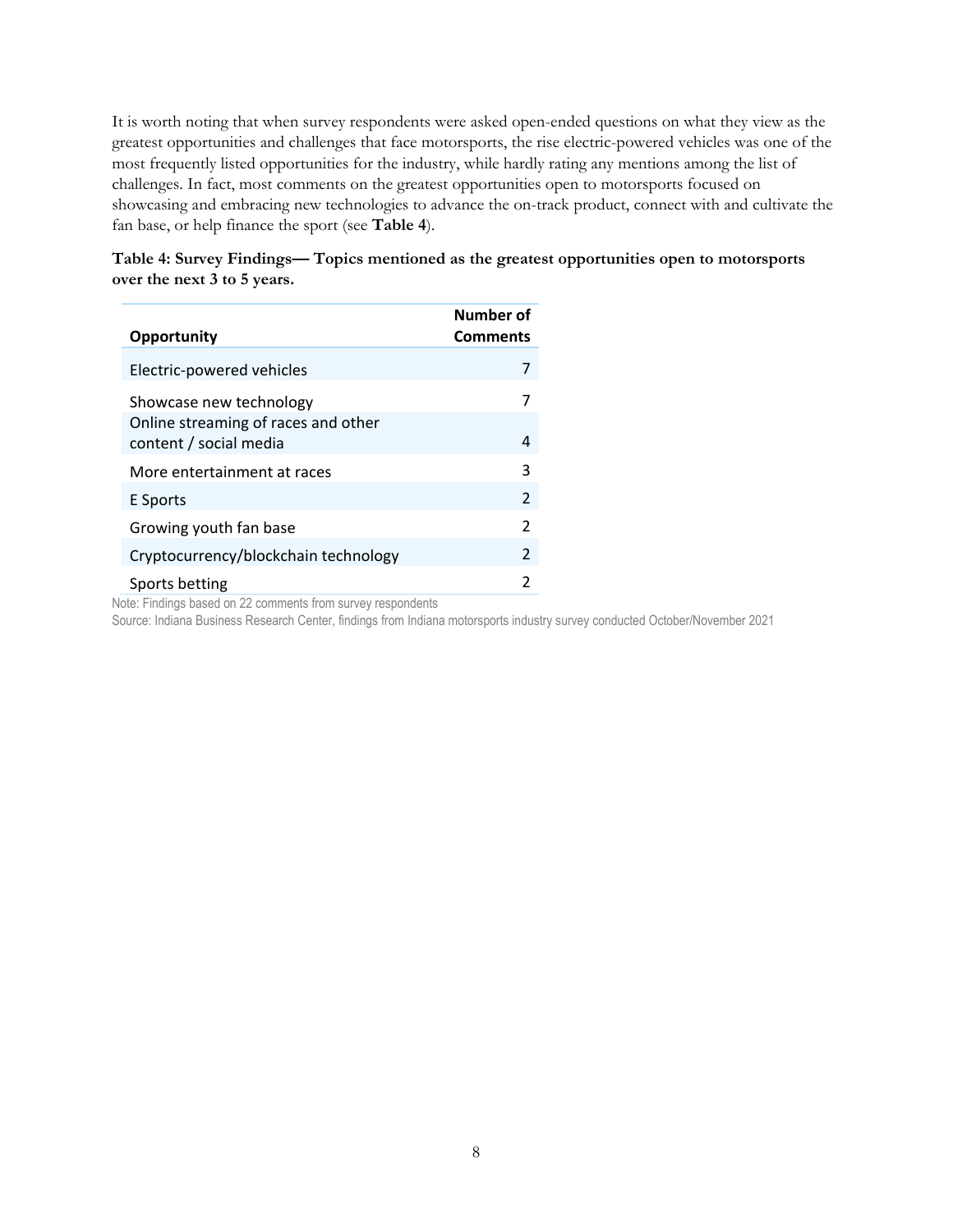## <span id="page-10-0"></span>**Challenges Facing the Motorsports Industry**

While many of Indiana's motorsports businesses have an optimistic outlook and are planning for future growth, they are also contending with the same challenges facing most employers in this current business environment. If not remedied, these obstacles could threaten growth prospects for many in the industry.

The one concern that stands above all others is the shortage of qualified workers. In response to a question asking the degree to which certain issues were a concern for their business, 62 percent of respondents stated that they were "very concerned" about "finding and retaining skilled employees" (see **[Figure 6](#page-10-1)**). All other respondents indicated that they were "somewhat concerned" about this issue, making it the only issue that rated as either very concerning or somewhat concerning by all survey respondents. Concerns associated with a shortage of qualified labor will likely only heighten as an already older existing workforce continues to age and some new technologies demand different skillsets.

Survey respondents were also concerned with supply chain issues and the rising cost of doing business. Somewhat lower on the list of concerns are the issues that are more unique to the motorsports industry, such as sponsorship or fan interest in the sport.

#### <span id="page-10-1"></span>**Figure 6: Survey Findings— Percent of respondents who indicated that these issues were "Very Concerning" for their business**



Note: question text: "How would you rate each issue as a concern for your business". Findings based on 37 responses Source: Indiana Business Research Center, findings from Indiana motorsports industry survey conducted October/November 2021

Respondents identified many of the same issues when asked to list the greatest challenges facing the motorsports industry. Rising costs was the challenge mentioned most often, followed by concerns over the age structure of the fan base, a shortage of qualified labor, potential for new government regulations, and the pool of sponsorship dollars (see **[Table 5](#page-11-0)**).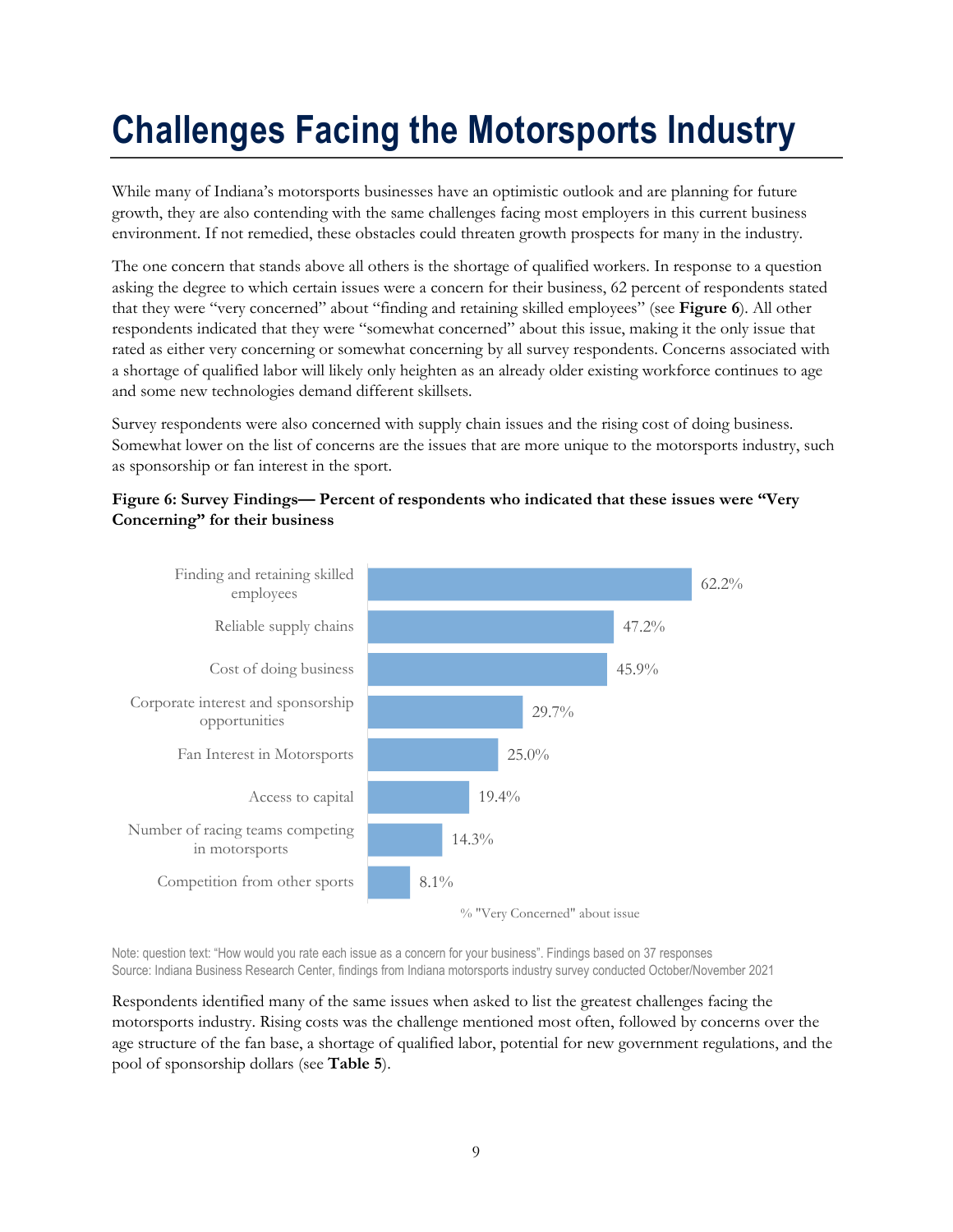<span id="page-11-0"></span>**Table 5: Survey Findings— Topics mentioned as the greatest challenges facing the motorsports industry over the next 3 to 5 years.**

| <b>Challenge</b>                                           | Number of<br><b>Comments</b> |
|------------------------------------------------------------|------------------------------|
| Rising costs                                               | 11                           |
| Attracting a younger audience / age of<br>current fan base | 8                            |
| Finding and retaining qualified workers                    | 7                            |
| Government regulation                                      | 7                            |
| Sponsorship / corporate partnership                        | 7                            |
| Adapting to new technologies                               | 4                            |
| Providing more entertainment value                         | $\mathfrak{p}$               |
| Supply chain concerns                                      | 2                            |

Note: Findings based on 24 comments from survey respondents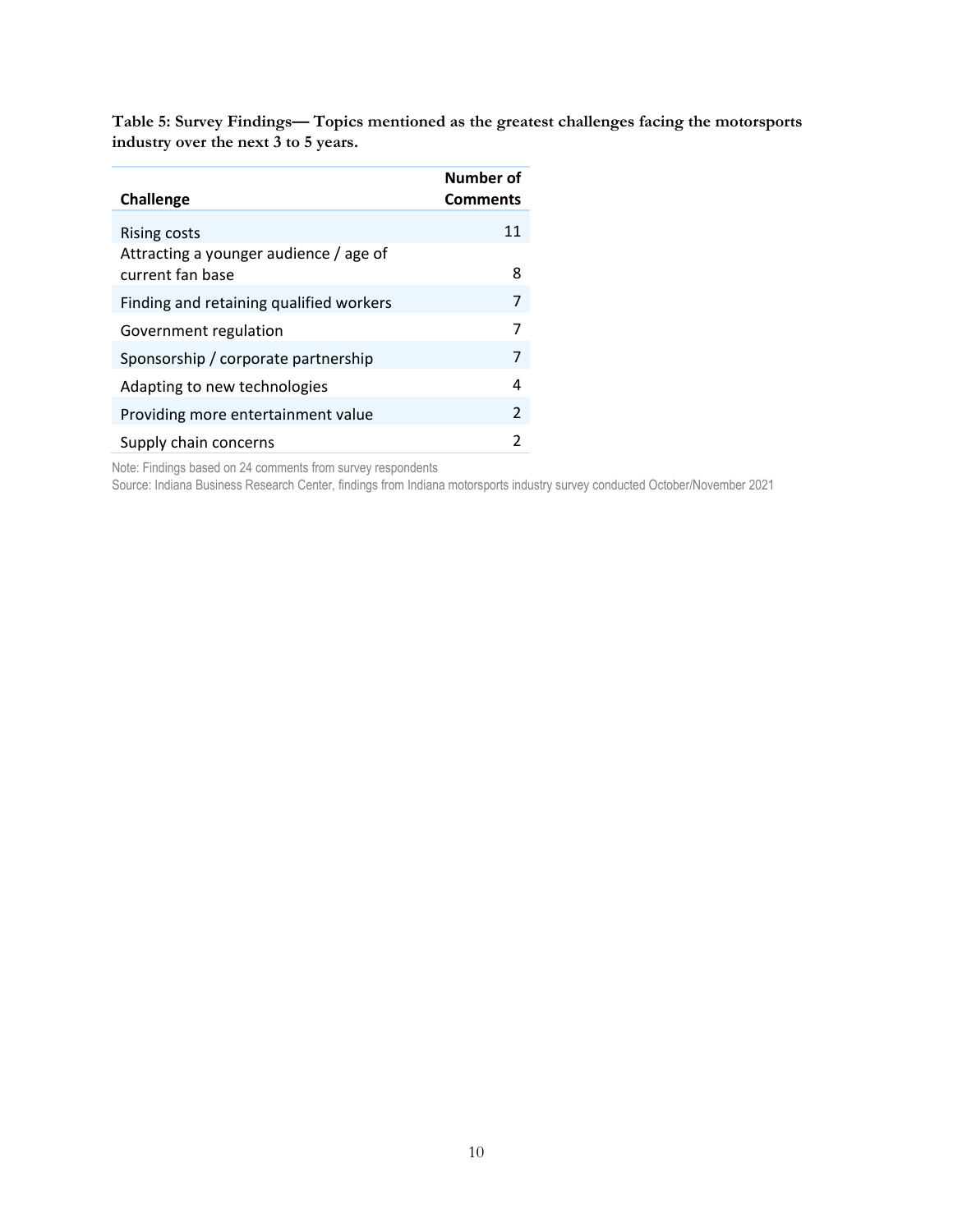### <span id="page-12-0"></span>**The State of Indiana's Support for the Motorsports Industry**

The State of Indiana, along with other government entities and civic organizations in the state, will certainly play a major role in helping to a meet the challenges that face the motorsports industry. These organizations will also need to help the industry prepare for new innovations and growth opportunities, while also acting as a conduit for technology transfer between motorsports and other industries.

Fortunately, many in motorsports already view the support offered by government and civic organizations in the state as an important advantage for the industry. Nearly two-thirds of survey respondents stated that they view support for motorsports from these entities as a strength for doing business in Indiana (see **[Figure 7](#page-12-1)**). Other advantages for operating in the state revolve around the size of the motorsports cluster and the supplier network that has grown alongside it.

#### <span id="page-12-1"></span>**Figure 7: Survey Findings— Percent of respondents who indicated that these features were either a "Major Strength" or "Minor Strength" for doing business in Indiana**



Note: question text: "To what degree do you consider the following to be a strength or weakness for operating your business in Indiana". Findings based on 35 responses

Source: Indiana Business Research Center, findings from Indiana motorsports industry survey conducted October/November 2021

Survey respondents were also asked an open-ended question on what the State of Indiana could do to help strengthen and grow the motorsports industry. As **[Table 6](#page-13-0)** shows, tax incentives and grant funding targeted at the motorsports industry were at top of mind for many respondents, as were low taxes and regulations. Another common comment was the continued need to support smaller venues and grassroots racing.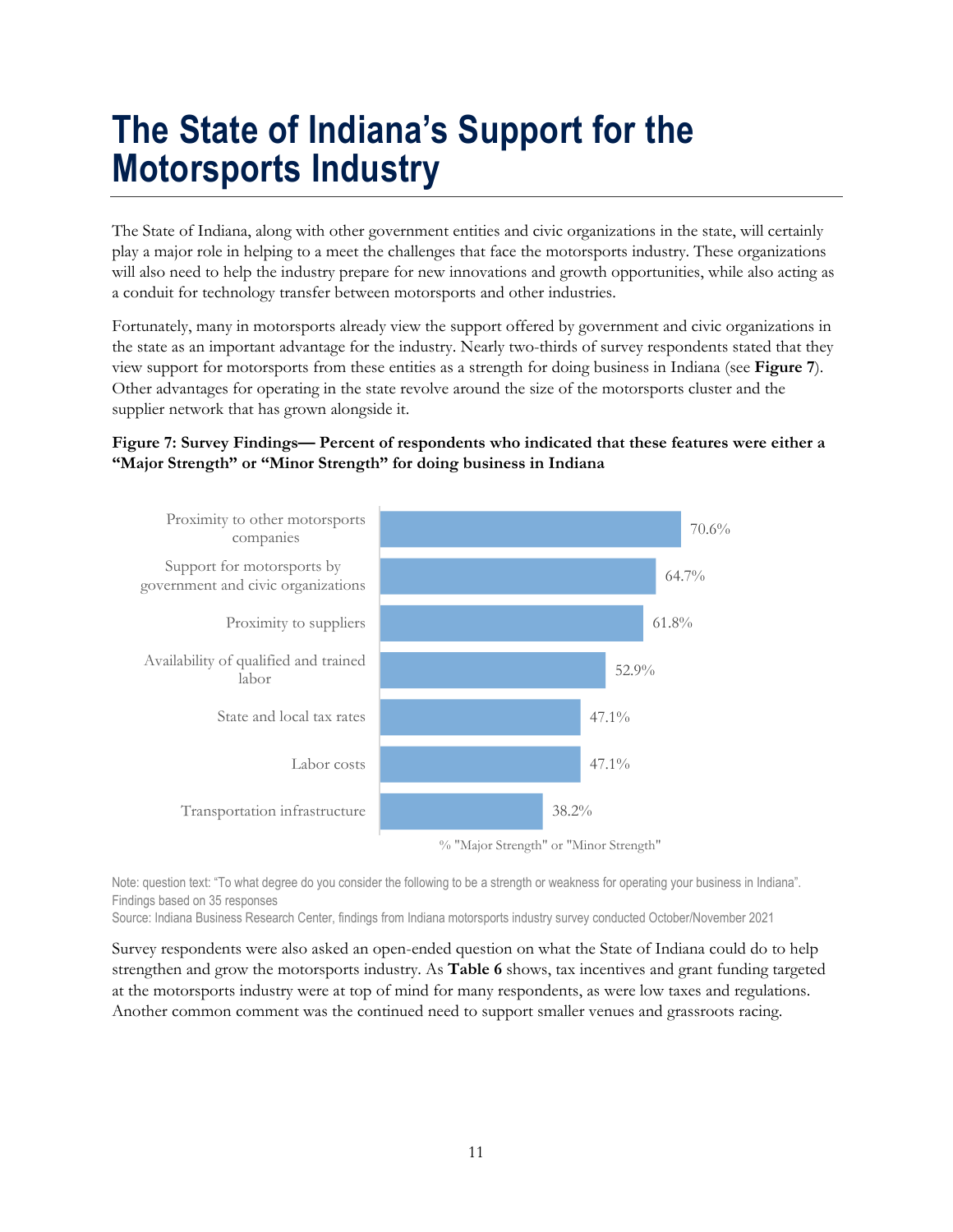<span id="page-13-0"></span>**Table 6: Survey Findings— Topics mentioned as actions the State of Indiana or other institutions could take to help strengthen and grow the motorsports industry.**

| <b>Type of Action</b>              | Number of<br><b>Comments</b> |
|------------------------------------|------------------------------|
| Tax incentives / grant funding     | 10                           |
| Continue to support small venues / |                              |
| grassroots / youth involvement     | 6                            |
| Low taxes and regulation           | ς                            |

Note: Findings based on 25 comments from survey respondents

Source: Indiana Business Research Center, findings from Indiana motorsports industry survey conducted October/November 2021

Below are additional topics raised by respondents as actions that the State of Indiana could take to help strengthen and grow the industry. Note that these are not direct quotes, but are summaries prepared by the research team based on multiple comments:

- Help attract new businesses to the state by promoting Indiana's motorsports history as a proving ground for automotive innovation.
- Regarding hybrid and electric vehicles, take the lead in connecting motorsports with innovations in the consumer markets, including businesses developing the infrastructure needed for electric vehicles.
- Further develop a workforce development pipeline for the motorsports industry with opportunities at various levels of education (high school, trade school, university, etc.).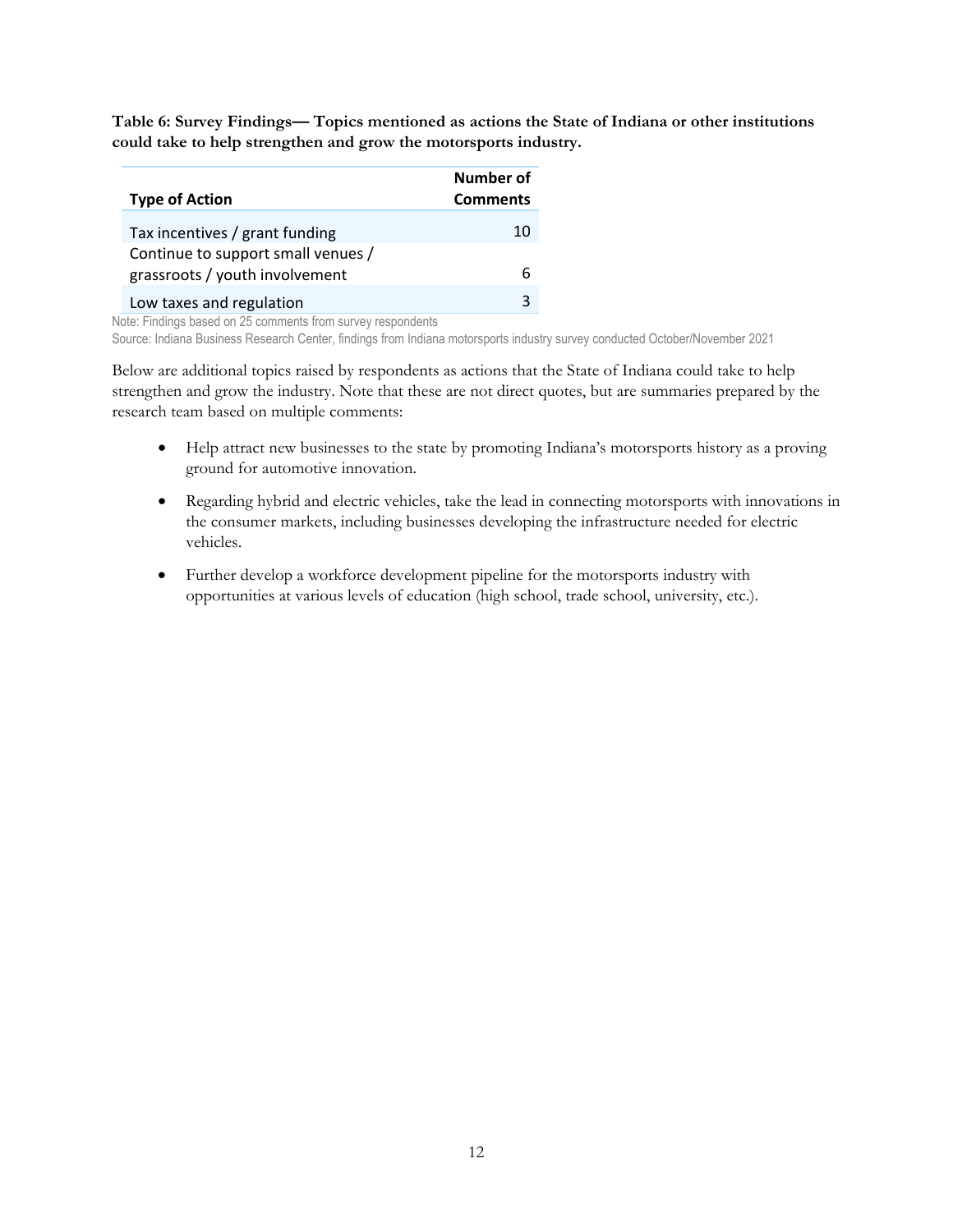# <span id="page-14-0"></span>**Conclusion**

The importance of the motorsports industry to the Indiana economy is clear. The combined effects of this industry support nearly 9,800 jobs in Indiana and contributes an estimated \$1.2 billion to the state's GDP. Moreover, the average compensation per job in Indiana's motorsports industry is 20 percent higher than the state average for all jobs, and the employment multiplier of 2.0 means that every direct job in motorsports creates one additional job at other businesses in the state.

Even more encouraging, a survey of motorsports businesses in the state reveals that most respondents have an upbeat outlook. A majority of those who took the survey reported that they expect revenue growth over the next few years and that they plan expansions to their business that will lead to major new capital investment and hiring.

Amid these positive signs, however, there are still several challenges facing the motorsports industry. Labor shortages, rising costs, rapidly changing technologies in the consumer vehicle market and attracting the next generation of fans all loom large. As the findings in this report demonstrate, any efforts by state government or other civic organizations to help the Indiana motorsports industry overcome these challenges and continue to thrive will generate positive ripple effects throughout the state's economy.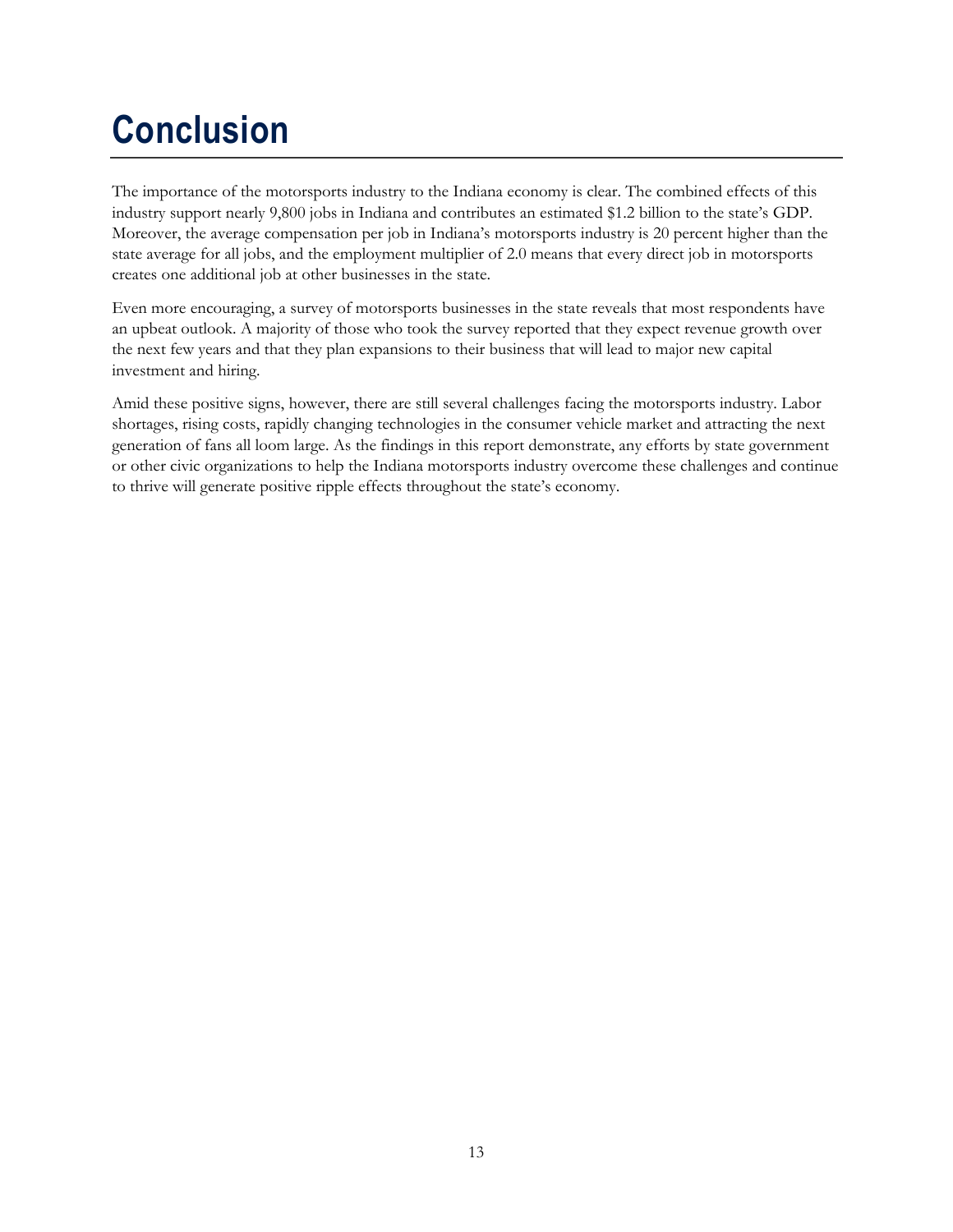# <span id="page-15-0"></span>**Appendix**

### <span id="page-15-1"></span>**Research Notes**

The first task in this analysis was to compile a list of employers operating in Indiana that rely on motorsports for at least a sizeable portion of their business. The IBRC research team drew this list from a variety of sources including the Indiana Economic Development Corporation, the Indy Partnership, the Indianapolis Business Journal, the Data Axle database (formerly Infogroup), and the Performance Racing Industry website. Data Axle was the primary source used to develop the employment numbers for motorsports businesses and to assign the industry codes needed to run the input-output analysis.

The research team also used this group of businesses to develop the distribution list for the motorsports industry survey. Researchers used the Qualtrics survey software to program and distribute the survey via email. The survey was sent to 143 motorsports businesses and 37 responses were received (a 26 percent response rate).

### <span id="page-15-2"></span>**Key Terms**

**Direct Effects:** Refers to the change in GDP or employment in the state that can be attributed specifically to the motorsports industry.

**Ripple Effects:** A combination of the indirect and induced effects generated by the direct effects. Indirect effects measure the change in GDP or employment caused when motorsports businesses increase their purchase of goods and services from suppliers and, in turn, those suppliers purchase more inputs and so on throughout the economy. Induced effects reflect the changes—whether in GDP or employment—that result from the household spending of employees directly linked to Indiana motorsports, along with the employees of its suppliers.

**Total Effects:** The sum of the direct effects and ripple effects.

**Government Revenue:** The IMPLAN model also tracks the tax effects associated with all the transactions and economic activity associated with the direct and ripple effects. For example, household spending at retailers generates state sales tax. In addition, those retailers also pay property taxes to local governments. As a result, this analysis was also able to estimate the state and local government tax flows.

**Multiplier:** The multiplier is the magnitude of the economic response in a particular geographic area associated with a change in the direct effects. The multiplier equals the total effect divided by the direct effect.

**GDP:** Also known as value added, GDP is a measure of the economic activity generated by a given industry. GDP is the difference between an industry's total output and the cost of its production inputs. GDP consists of four components: employee compensation, proprietor income, other property income and indirect business tax.

**Compensation:** compensation consists of wages and salaries plus benefits. Compensation is the total payroll cost of employees.

### <span id="page-15-3"></span>**About IMPLAN Economic Impact Modeling Software**

IMPLAN is built on a mathematical input-output (I-O) model that expresses relationships between sectors of the economy in a chosen geographic location. In expressing the flow of dollars through a regional economy, the input-output model assumes fixed relationships between producers and their suppliers based on demand.